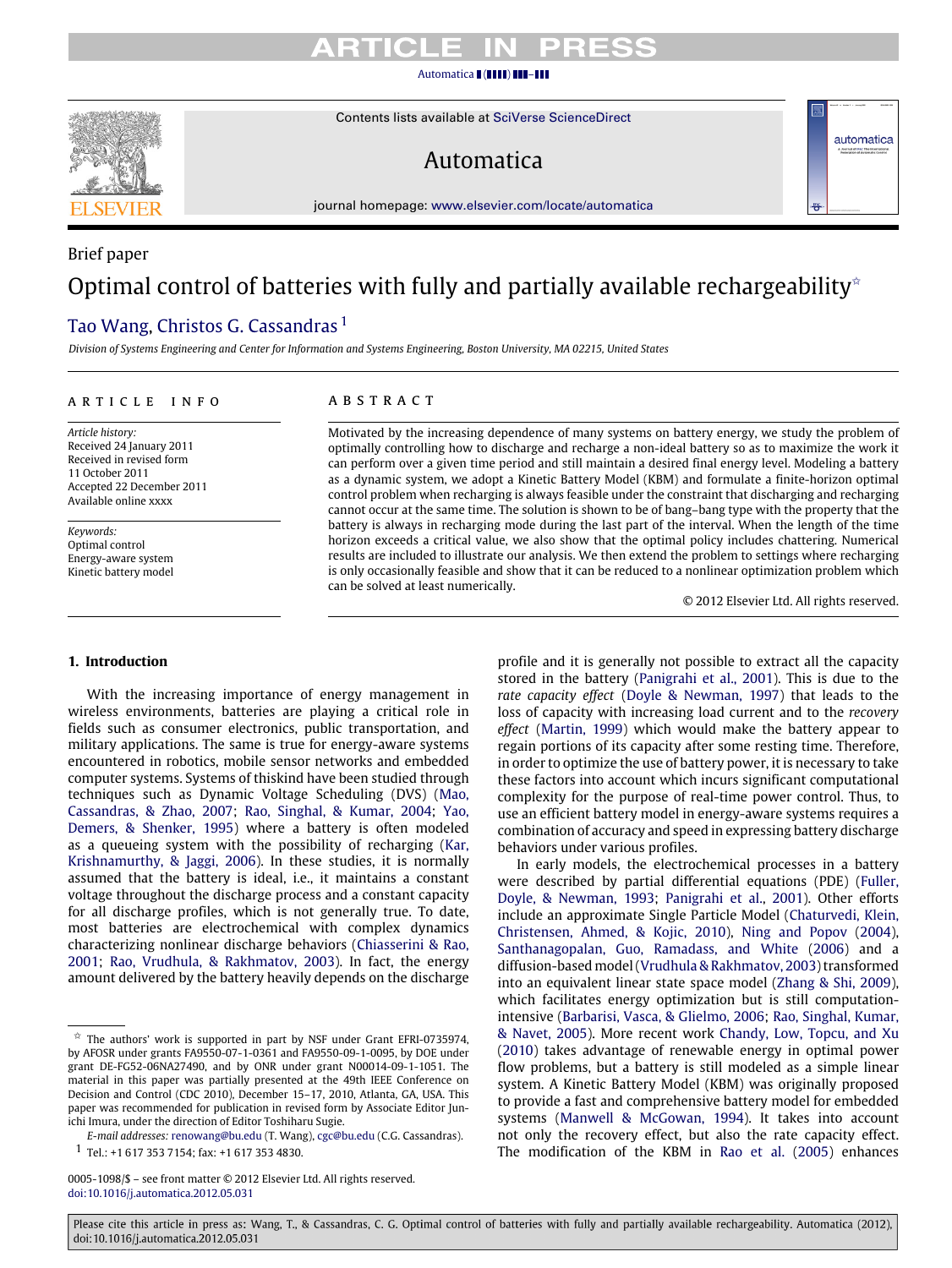2 *T. Wang, C.G. Cassandras / Automatica ( ) –*

model accuracy while still preserving computational speed. More recently, the KBM was introduced in a lifetime maximization problem for wireless sensor networks [\(Ning](#page-8-16) [&](#page-8-16) [Cassandras,](#page-8-16) [2009\)](#page-8-16), revealing its applicability to large-scale systems, and to introduce [\(Wang](#page-8-17) [&](#page-8-17) [Cassandras,](#page-8-17) [2010\)](#page-8-17) the optimal control problem we will analyze in what follows.

In this paper, we use the KBM to formulate a state-constrained optimal control problem with the added feature of a battery recharging capability. We seek to maximize the work performed by the battery over a given time interval [0, *T* ] with the requirement that its energy is at a desired level at the end of this interval. Our motivation comes from several application areas, including (i) mobile battery-based robotic systems which must periodically interrupt operation for recharging purposes; (ii) wireless sensor nodes, which must also be periodically recharged, sometimes through standard power sources or possibly energy harvesting from sources such as solar, wind or vibrations [\(Beeby](#page-7-5) [et al.,](#page-7-5) [2007\)](#page-7-5); and (iii) electric vehicles, where the emerging ''smart grid'' provides considerable flexibility for controlling the timing of recharging intervals in between usage of the vehicle [\(Foster](#page-7-6) [&](#page-7-6) [Caramanis,](#page-7-6) [2010\)](#page-7-6). In many such applications, the desired performance is directly controlled by the discharge rate of the battery through DVS techniques mentioned earlier. By controlling the discharge and recharge rates, we derive an optimal policy shown to be of bang–bang type with the property that the battery is always in recharging mode during the last part of the interval and there is an optimal time to switch from discharging to recharging, within the constraints of the problem. We extend the analysis to settings where recharging is only occasionally feasible in some given time intervals contained within [0, *T* ] (e.g., during sunlight intervals for solar recharging). We show that this can be reduced to a nonlinear parametric optimization problem, which can be efficiently solved at least numerically.

In Section [2,](#page-1-0) we briefly review the basics of battery dynamics and propose a modified KBM to include a recharging capability. In Section [3,](#page-1-1) a battery output maximization problem is formulated, structural properties of the optimal solution are derived, and a full solution is provided using a standard optimal control approach. Numerical examples are included to illustrate the properties of the optimal solution. In Section [4](#page-6-0) we study an extension with a threeinterval optimal control problem where recharging is possible in only one of them and derive a solution. Finally, conclusions and further research directions are described in Section [5.](#page-7-7)

#### <span id="page-1-0"></span>**2. Battery model**

An electrochemical battery cell consists of an anode, a cathode and the electrolyte that separates the two electrodes. The electric current derives from the electrochemical reactions occurring at the electrode-electrolyte interface. The two important effects [\(Rao](#page-8-14) [et al.,](#page-8-14) [2005\)](#page-8-14) that make battery performance nonlinear (unlike an ideal linear battery model) and sensitive to the discharge profile are: (i) the Rate Capacity effect, and (ii) the Recovery effect. The battery lifetime relies on the availability and reachability of active reaction sites in the cathode. When the load current goes high, the deviation of the concentration of active reaction sites from the average increases, thus resulting in a lower state of charge as well as less cell voltage, compared with the battery under a low load current. This phenomenon is called the *Rate Capacity Effect* [\(Doyle](#page-7-1) [&](#page-7-1) [Newman,](#page-7-1) [1997\)](#page-7-1). On the other hand, the diffusion process could compensate for the depletion of the active materials taking place during the current drain, which results in voltage recovery after resting. This nonlinearity in the battery is termed the *Recovery Effect* [\(Martin,](#page-8-8) [1999\)](#page-8-8).

The KBM, which was originally proposed in [Manwell](#page-8-15) [and](#page-8-15) [McGowan](#page-8-15) [\(1994\)](#page-8-15), models the battery as two wells of charge, as

<span id="page-1-2"></span>

**Fig. 1.** Kinetic battery model modified to include recharging.

shown in [Fig. 1](#page-1-2) (except for the input  $h(t)$ ). The available-charge well (R-well) directly supplies electrons to the load while the bound-charge well (B-well) only supplies electrons to the R-well. The energy levels in the two wells are denoted by  $r(t)$  and  $b(t)$ respectively. The rate of energy flow from the B-well to the R-well is  $k(b(t) - r(t))$ , where *k* depends on the battery characteristics. The output  $u(t)$  is the workload of the battery at time  $t$ . The battery is said to be depleted when *r*(*t*) becomes 0.

Since we are interested in a battery with rechargeability capabilities, we modify the KBM by adding a controllable input flow  $h(t)$ . For the sake of generality, we distribute the inflow  $h(t)$ to both wells by adding a constant coefficient  $\beta$  ( $0 \leq \beta \leq 1$ ), as seen in [Fig. 1.](#page-1-2) The resulting model is as:

$$
\dot{r}(t) = -c_1 u(t) + c_2 \beta h(t) + k(b(t) - r(t))
$$
  

$$
\dot{b}(t) = c_2 (1 - \beta) h(t) - k(b(t) - r(t))
$$

where  $c_1$  and  $c_2$  are battery-specific influencing factors for the discharge outflow  $u(t)$  and the recharge inflow  $h(t)$  respectively; since, in general, a battery discharges faster than it can recharge, we assume  $c_1 > c_2 \ge 0$  where the special case  $c_2 = 0$  simply means the battery is not rechargeable. Empirical evidence for the accuracy of the KBM is provided in [Rao](#page-8-14) [et al.](#page-8-14) [\(2005\)](#page-8-14) in terms of capturing the recovery and rate capacity effects, which are the basic phenomena affecting the solution of the optimal control problem we will consider next. However, finding alternative simple and accurate models for non-ideal batteries remains a crucial research topic.

#### <span id="page-1-1"></span>**3. Output maximization problem**

We will start with the assumption that the option to recharge the battery is always available over [0, *T* ]; this will be relaxed in Section [4](#page-6-0) where this option will be available only occasionally. Thus, we seek to control the discharging and recharging processes so as to maximize the battery output over a finite time interval [0, *T* ]. Note that the continuous operation of a battery is broken down into periods of length *T* rather than considering the infinite future. This provides the ability to periodically return the total battery charge to a desired level and to control battery performance over individual cycles. Then, the objective of our problem is

<span id="page-1-3"></span>
$$
\min_{(u(t),h(t))\in\mathfrak{U}} -q_T = -\int_0^T u(t)dt\tag{1}
$$

where  $q_T$  is the total output over [0, *T*] and  $\mathfrak U$  is a feasible control set defined as

<span id="page-1-4"></span>
$$
\mathfrak{U} = \{ (u, h) \in \mathbb{R}^2 : 0 \le u(t) \le 1, \ 0 \le h(t) \le 1, \ u(t)h(t) = 0 \}. \tag{2}
$$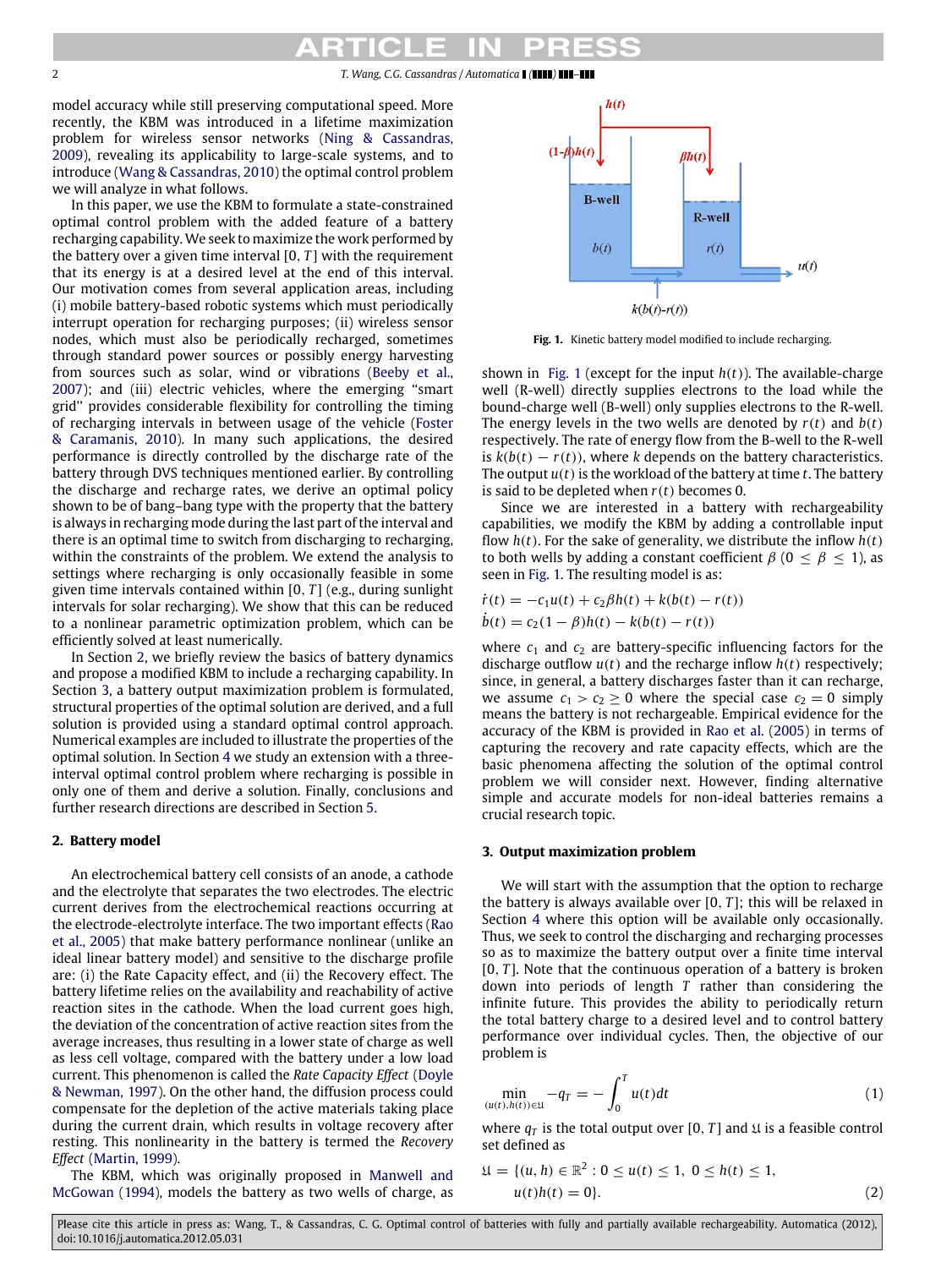The constraint  $u(t)h(t) = 0$  restricts the discharge and recharge processes so that they cannot occur simultaneously. This requirement is application-dependent and may be relaxed as shown later, but we consider the problem in the presence of this constraint for the sake of generality. The optimization problem in  $(1)$ – $(2)$  is subject to the dynamics of the state variables  $r(t)$  and  $b(t)$  in the KBM described in the previous section with appropriate constraints and boundary conditions as follows:

$$
\dot{r}(t) = -c_1 u(t) + c_2 \beta h(t) + k(b(t) - r(t))
$$
\n(3)

 $\dot{b}(t) = c_2(1 - \beta)h(t) - k(b(t) - r(t))$  (4)

 $r(T) = r(0)$  (5)

$$
0 \le r(t) \le B, \quad t \in [0, T]
$$
\n
$$
(6)
$$

$$
0 \leq b(t) \leq B, \quad t \in [0, T]. \tag{7}
$$

The boundary condition [\(5\)](#page-2-0) reflects the requirement to end a battery operating cycle of length *T* with the same energy level as the initial one, so as to exercise periodic control allowing the battery to be used over a potentially infinite horizon, as mentioned above. Alternatively, we may set  $r(T) = r_f$  for any given  $r_f \geq$ 0, adding flexibility without affecting the analysis that follows. The constraints [\(6\)](#page-2-1) and [\(7\)](#page-2-2) capture the physical limitations of the battery which must maintain a non-negative available-charge well level throughout the interval [0, *T* ] while not exceeding an upper bound in each well level.

Before proceeding with a solution to the problem above, the following lemma establishes simple properties of the KBM state dynamics (proofs of all lemmas can be found in [Wang](#page-8-18) [and](#page-8-18) [Cassandras](#page-8-18) [\(2011\)](#page-8-18)).

### <span id="page-2-13"></span>**Lemma 1.** *Regarding the state bounds:*

- (1)  $b(\tau) = 0$  for any  $\tau \in (0, T]$  *if and only if*  $b(0) = r(0) = 0$  and  $u(t) = h(t) = 0$  *for all t*  $\in [0, \tau]$ *; otherwise b*( $\tau$ ) > 0*.*
- (2) *If*  $β = 0 (β = 1)$ , then  $r(τ) = B (b(τ) = B)$  for any  $τ ∈ (0, T]$ *if and only if*  $b(0) = r(0) = B$  *and*  $u(t) = h(t) = 0$  *for all*  $t \in [0, \tau]$ *; otherwise*  $r(\tau) < B$  ( $b(\tau) < B$ ).
- (3)  $r(\tau) = b(\tau) = B$  for any  $\tau \in (0, T]$  *if and only if*  $b(0) = r(0) =$ *B* and  $u(t) = h(t) = 0$  for all  $t \in [0, \tau]$ ; otherwise either  $r(\tau) < B$  when  $b(\tau) = B$  or  $b(\tau) < B$  when  $r(\tau) = B$ .

<span id="page-2-14"></span>**Remark 1.** Given [\(1\),](#page-1-3) it is obvious that  $u(t) = 0$  is not an optimal solution. Therefore an optimal trajectory is always characterized by: (1)  $b(t) > 0$ ; (2)  $r(t) < B$  ( $b(t) < B$ ) if  $\beta = 0$  ( $\beta = 1$ ); and (3)  $r(t) < B(b(t) < B)$  when  $b(t) = B(r(t) = B)$  for  $t \in (0, T]$ .

We begin by analyzing the unconstrained case in which [\(6\)](#page-2-1) and [\(7\)](#page-2-2) are relaxed. We will then extend the analysis to incorporate these constraints.

*Unconstrained case*. In this case, the optimal state trajectory consists of an interior arc over the entire interval [0, *T* ]. Let  $\mathbf{x}(t) = (r(t), b(t))^T$  and  $\lambda(t) = (\lambda_1(t), \lambda_2(t))^T$  denote the state and costate vector respectively. The Hamiltonian for this problem is

$$
H(\mathbf{x}, \lambda, u, h) = -u(t) + \lambda_1 \dot{r}(t) + \lambda_2 \dot{b}(t)
$$
  
= [-c<sub>1</sub>\lambda<sub>1</sub>(t) - 1]u(t)  
+ c<sub>2</sub>[\beta\lambda<sub>1</sub>(t) + (1 - \beta)\lambda<sub>2</sub>(t)]h(t)  
+ k[\lambda<sub>1</sub>(t) - \lambda<sub>2</sub>(t)][b(t) - r(t)]. \t(8)

Note that we do not incorporate the constraint  $u(t)h(t) = 0$  into the Hamiltonian for the time being. Omitting function arguments for simplicity, the corresponding Lagrangian is:

$$
L = H + \mu_e uh + \mu_1 (u - 1) - \mu_2 u + \mu_3 (h - 1) - \mu_4 h
$$

where  $\mu_i$ ,  $i = 1, \ldots, 4$  and  $\mu_e$  are the multipliers corresponding to the constraints  $0 \le u(t) \le 1$ ,  $0 \le h(t) \le 1$  and  $u(t)h(t) = 0$  respectively. The multipliers  $\mu_i$  satisfy  $\mu_i \geq 0$ ,  $i = 1, \ldots, 4$ , and the complementary slackness conditions:  $\mu_1(u - 1) = 0$ ,  $\mu_2 u =$ 0,  $\mu_3(h − 1) = 0$ ,  $\mu_4h = 0$ . The costate (Euler–Lagrange) equations  $\dot{\lambda} = -\frac{\partial L}{\partial x}$  give

<span id="page-2-3"></span>
$$
\begin{cases}\n\dot{\lambda}_1(t) = k(\lambda_1(t) - \lambda_2(t)) \\
\dot{\lambda}_2(t) = -k(\lambda_1(t) - \lambda_2(t))\n\end{cases}
$$
\n(9)

<span id="page-2-11"></span>and, due to [\(5\),](#page-2-0) we must satisfy  $\lambda(T) = \frac{\partial \Phi(x(T))}{\partial x}$  where  $\Phi(x(T)) =$  $v[r(T) - r(0)]$  and v is an unknown multiplier, so that

<span id="page-2-12"></span>
$$
\lambda_1(T) = \nu, \qquad \lambda_2(T) = 0. \tag{10}
$$

<span id="page-2-4"></span><span id="page-2-0"></span>Solving [\(9\)](#page-2-3) with the boundary conditions [\(10\),](#page-2-4) we get

<span id="page-2-6"></span><span id="page-2-2"></span><span id="page-2-1"></span>
$$
\lambda_1(t) = \frac{\nu}{2} [1 + e^{2k(t-T)}], \qquad \lambda_2(t) = \frac{\nu}{2} [1 - e^{2k(t-T)}]. \tag{11}
$$

Looking at [\(8\),](#page-2-5) let us define the switching functions  $s_1(t)$  and  $s_2(t)$ corresponding to  $u(t)$  and  $h(t)$ :

<span id="page-2-7"></span>
$$
s_1(t) = -c_1\lambda_1(t) - 1,
$$
  
\n
$$
s_2(t) = c_2[\beta\lambda_1(t) + (1 - \beta)\lambda_2(t)]
$$
\n(12)

and apply the Pontryagin minimum principle:

$$
H(\mathbf{x}^*, \lambda^*, u^*, h^*) = \min_{(u,h)\in\mathfrak{U}} H(\mathbf{x}, \lambda, u, h)
$$
\n(13)

where  $u^*(t)$ ,  $h^*(t)$ ,  $t \in [0, T)$ , denote the optimal controls. We can then see that

<span id="page-2-8"></span>
$$
u^*(t) = \begin{cases} 1 & s_1(t) < 0 \\ 0 & s_1(t) > 0, \end{cases} \qquad h^*(t) = \begin{cases} 1 & s_2(t) < 0 \\ 0 & s_2(t) > 0 \end{cases}
$$
(14)

where the singular case with  $s_1(t) = s_2(t) = 0$  is excluded, since, by [\(11\)–](#page-2-6)[\(12\),](#page-2-7) the monotonicity of  $s_1(t)$  and  $s_2(t)$  makes it impossible to have  $s_1(t) = s_2(t) = 0$  for any interval of finite length. In addition, the case  $u^*(t) = h^*(t) = 0$  can be immediately excluded based on the following observation. If  $s_2(t) > 0$  in [\(14\),](#page-2-8) then  $h^*(t) = 0$ ; in addition, by [\(11\)](#page-2-6)[–\(12\),](#page-2-7) we must have  $v > 0$ , which in turn implies  $\lambda_1(t) > 0$ . It follows that  $s_1(t) = -c_1\lambda_1(t) -$ 1 < 0, implying that  $u^*(t) = 0$  cannot be optimal, therefore  $u^*(t)$  $= h^*(t) = 0$  is not an optimal control pair. If, on the other hand,  $s_2(t) < 0$ , then  $h^*(t) = 0$  cannot be optimal and  $u^*(t) = h^*(t) = 0$ cannot be an optimal control pair.

Recall that the constraint  $u(t)h(t) = 0$  was not included in [\(8\).](#page-2-5) Since we have established that  $u^*(t) = h^*(t) = 0$  may be excluded, it follows that  $h^*(t) = 1 - u^*(t)$  and we can rewrite  $H(x, \lambda, \lambda)$ *u*, *h*) with  $h(t) = 1 - u(t)$  without affecting the optimality conditions:

$$
H(\mathbf{x}, \lambda, u, h) = (-c_1\lambda_1 - 1 - c_2[\beta\lambda_1 + (1 - \beta)\lambda_2])u + c_2[\beta\lambda_1 + (1 - \beta)\lambda_2] + k(\lambda_1 - \lambda_2)(b - r).
$$

We now define a new switching function

$$
\sigma(t) = -c_1 \lambda_1(t) - 1 - c_2[\beta \lambda_1(t) + (1 - \beta)\lambda_2(t)]
$$
\nwhich, using (11), becomes

\n
$$
\sigma(t) = -c_1 \lambda_1(t) - 1 - c_2[\beta \lambda_1(t) + (1 - \beta)\lambda_2(t)]
$$

<span id="page-2-9"></span>
$$
\sigma(t) = -\frac{\nu}{2} [(c_1 + c_2) + (c_1 - (1 - 2\beta)c_2)e^{2k(t - T)}] - 1.
$$
 (16)

Note that since  $c_1 > c_2$  and  $|1 - 2\beta| \leq 1$ , the bracketed term in [\(16\)](#page-2-9) is positive. Then, the optimal control on an interior arc is

<span id="page-2-10"></span><span id="page-2-5"></span>
$$
\begin{cases}\nu^*(t) = 0, & h^*(t) = 1 \text{ if } \sigma(t) > 0 \\
u^*(t) = 1, & h^*(t) = 0 \text{ if } \sigma(t) < 0\n\end{cases}
$$
\n(17)

where the singular case  $\sigma(t) = 0$  can be excluded for the same reason that the case  $s_1(t) = s_2(t) = 0$  was excluded. The optimal solution in [\(17\)](#page-2-10) is a simple bang–bang control with a switch occurring when (and if)  $\sigma(t)$  changes sign for some  $t \in [0, T)$ . In view of [\(16\),](#page-2-9) let us consider two cases regarding the sign of the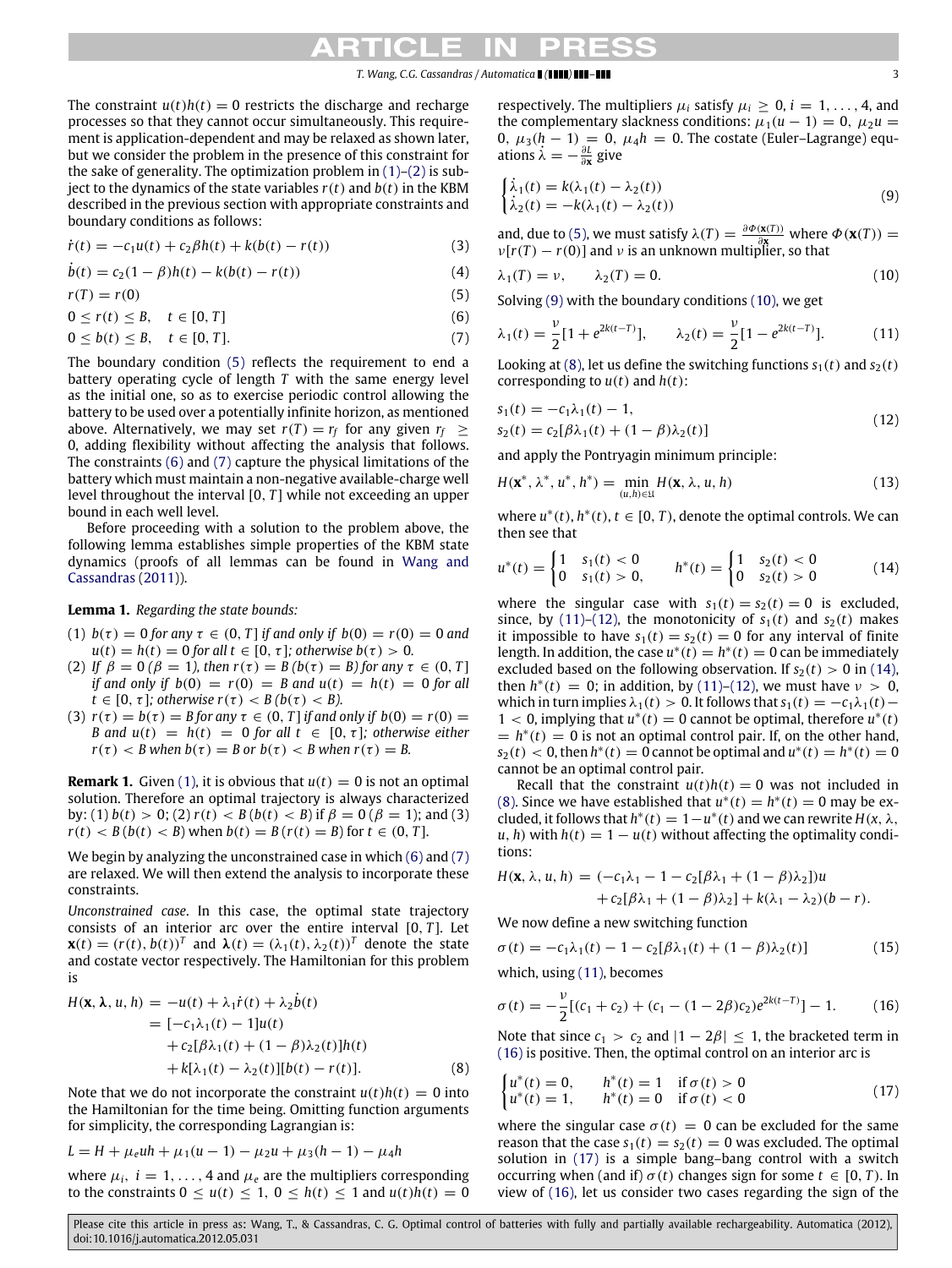# **Ked**

#### 4 *T. Wang, C.G. Cassandras / Automatica ( ) –*

unknown constant *ν*. First, suppose  $\nu > 0$ , in which case  $\sigma(t) < 0$ for all *t* ∈ [0, *T*]. It follows from [\(17\)](#page-2-10) that  $u^*(t) = 1$ ,  $h^*(t) = 0$ for all  $t \in [0, T]$ . Using these values in [\(3\)](#page-2-11)[–\(4\),](#page-2-12) we can solve the two state equations with the added condition  $r(T) = r(0)$  in [\(5\)](#page-2-0) and obtain the following equation which must be satisfied by *r*(0), *b*(0) and *T* :

$$
-\frac{c_1}{2}T + \frac{1}{2}\left[b(0) - r(0) - \frac{c_1}{2k}\right](1 - e^{-2kT}) = 0.
$$
 (18)

Clearly, [\(18\)](#page-3-0) cannot be satisfied for arbitrary *r*(0), *b*(0), *T* and constitutes a special case of little or no interest. Thus, in the sequel we concentrate on the remaining case where  $\nu < 0$ . We can then have either  $\sigma(t) > 0$  or  $\sigma(t) < 0$  for  $t \in [0, T]$  and there are two possible cases to consider:

*Case* 1.  $\sigma(t) < 0$  for all  $t \in [0, T]$ . This case results in the exact same analysis as  $v > 0$  above and can only hold if [\(18\)](#page-3-0) is satisfied, which is only true for specific  $r(0)$ ,  $b(0)$ ,  $T$  and, hence, of little or no interest.

*Case* 2.  $\sigma(t) < 0$  for  $t \in [0, t_s)$  and  $\sigma(t) > 0$  for  $t \in (t_s, T]$ , where  $t_{\text{s}}$  is a *switching time.* Since  $\nu < 0$  and recalling that  $c_1 > c_2$ , observe in [\(16\)](#page-2-9) that  $\sigma(t)$  is monotonically increasing, so if  $\sigma(t) > 0$  this must happen in an interval that ends at  $\overline{T}$ , thus justifying the assertion that  $\sigma(t) > 0$  for  $t \in (t_s, T]$ . It then follows from [\(17\)](#page-2-10) that

$$
u^*(t) = \begin{cases} 1 & t \le t_s \\ 0 & t > t_s, \end{cases} \qquad h^*(t) = \begin{cases} 0 & t \le t_s \\ 1 & t > t_s \end{cases}
$$
 (19)

where *t<sup>s</sup>* can be obtained by solving the state equations:

$$
\begin{cases}\n\dot{r}(t) = -c_1 + k(b(t) - r(t)) & \text{for } t \in [0, t_s] \\
\dot{b}(t) = -k(b(t) - r(t)) & \text{for } t \in [0, t_s] \\
\dot{r}(t) = c_2 \beta + k(b(t) - r(t)) & \text{for } t \in (t_s, T] \\
\dot{b}(t) = c_2 (1 - \beta) - k(b(t) - r(t)) & \text{for } t \in (t_s, T]\n\end{cases}
$$

with  $r(T) = r(0)$ ,  $r(t_s^-) = r(t_s^+)$ , and given  $r(0)$ ,  $b(0)$ . Following some straightforward calculations, the switching time *t<sup>s</sup>* is obtained as the root of

$$
\frac{c_1 + c_2}{2}t_s + \frac{b(0) - r(0) - \frac{c_1}{2k}}{2}(e^{-2kT} - 1) + \frac{c_1 - c_2(1 - 2\beta)}{4k}(e^{-2k(T - t_s)} - 1) - \frac{c_2}{2}T = 0.
$$
 (20)

<span id="page-3-7"></span>**Remark 2.** If  $c_2 = 0$  (i.e., no recharging is possible), then  $u(t)$  is the only control variable. Our analysis still fully applies with  $c_2 = 0$  in [\(20\).](#page-3-1) In this case, the battery is discharged at full rate over [0, *ts*] and remains idle over  $(t_s, T]$  while the R-well in the battery is replenished through the B-well because of the battery's recovery effect (see [Fig. 1\)](#page-1-2).

Further, assuming that  $b(0) < B$ , we can easily see that [\(7\)](#page-2-2) is not relevant over the interval  $[0, t<sub>s</sub>)$  and we can proceed to analyze whether the constraint  $r(t) > 0$  in [\(6\)](#page-2-1) may become active depending on the value of *T*, given the values of  $r(0)$ ,  $b(0)$ ,  $c_1$ ,  $c_2$ . Let  $t_s^*$  be the switching time of the critical case  $r(t_s^*) = 0$ . Since we can solve the state Eq. [\(3\),](#page-2-11) setting  $r(t_s^*) = 0$  allows us to obtain  $t_s^*$ as the root of the equation:

$$
r(0) - \frac{c_1}{2}t_s^* - \frac{1}{2}\left[b(0) - r(0) - \frac{c_1}{2k}\right](e^{-2kt_s^*} - 1) = 0. \tag{21}
$$

Moreover, we can determine the associated critical value *T* <sup>∗</sup> by solving [\(3\)](#page-2-11) over  $(t_s^*, T]$  with  $r(t_s^*) = 0$  and  $r(T^*) = r(0)$ , leading to the equation:

$$
\frac{1}{2}\left[b(0) - r(0) - c_1t_s^* - \frac{c_2(1-2\beta)}{2k}\right][1 - e^{-2k(T^* - t_s^*)}]
$$

$$
+ \frac{c_2}{2}(T^* - t_s^*) - r(0) = 0.
$$
\n(22)

<span id="page-3-0"></span>If  $T \leq T^*$  (obtained through [\(22\)\)](#page-3-2), then the optimal solution is the one derived from the unconstrained problem we have analyzed up to this point. If  $T > T^*$ , then it is necessary to consider the constraint [\(6\)](#page-2-1) and we expect that part of the optimal state trajectory must include one or more boundary arcs. In addition, the constraint [\(7\)](#page-2-2) may also become active in this constrained optimal trajectory. Next, we consider the constrained case with  $r(t) > 0$ . *Constrained case.*  $r(t) \geq 0$ . Given that we can characterize whether this constraint is active or not by checking the condition  $T \leq T^*$ with  $T^*$  obtained through [\(22\),](#page-3-2) we will now assume that the given interval satisfies  $T > T^*$ , i.e.,  $r^*(t) = 0$  for some  $t \in (0, T)$ . If this happens, given that  $r(T) = r(0) > 0$ , then the final part of the optimal state trajectory  $r^*(t)$  must be such that  $r^*(t) > 0$ ,  $t \in$  $(t_l, T)$ , over an interior arc that starts at some  $t_l$  such that  $t_l =$  $\sup\{t : t \in (0, T), r^*(t) = 0\}$ . We now employ the indirect adjoining approach [\(Hartl,](#page-8-19) [Sethi,](#page-8-19) [&](#page-8-19) [Vickson,](#page-8-19) [1995\)](#page-8-19) to deal with the constrained optimal control problem under  $r(t) > 0$ . The Hamiltonian is still the same as [\(8\),](#page-2-5) but the Lagrangian is modified to incorporate the state constraint as follows:

$$
L = H + \eta_1(t)\dot{S}_1(\mathbf{x}(t)) + \mu_e u(t)h(t) + \mu_1(u(t) - 1)
$$
  
-  $\mu_2 u(t) + \mu_3(h(t) - 1) - \mu_4 h(t)$  (23)

where  $S_1 : \mathbb{R}^2 \to \mathbb{R}$  is a function assumed to be analytic, which in our case is  $S_1(\mathbf{x}(t)) = -r(t) \leq 0$ , and  $\eta_1(t)$  is an associated multiplier satisfying  $\eta_1(t) \geq 0$ ,  $\eta_1(t)S_1(\mathbf{x}^*(t)) = 0$ ,  $\eta_1(t) \leq 0$ . Then, using the state dynamics [\(3\),](#page-2-11) we get

<span id="page-3-6"></span>
$$
\dot{S}_1(\mathbf{x}(t)) = c_1 u(t) - c_2 \beta h(t) - k(b(t) - r(t)).
$$

Given the introduction of  $\eta_1(t)$ , the costate equations  $\dot{\lambda} = -\frac{\partial L}{\partial x}$ become

$$
\begin{cases} \dot{\lambda}_1(t) = k[\lambda_1(t) - \lambda_2(t) - \eta_1(t)] \\ \dot{\lambda}_2(t) = -k[\lambda_1(t) - \lambda_2(t) - \eta_1(t)] \end{cases}
$$

with the same boundary conditions as [\(10\).](#page-2-4) Thus, when the state belongs to an interior arc,  $\eta_1(t) = 0$  and it does not affect the costate equations. However, when the state is on a boundary arc, i.e.,  $r(t) = 0$ , then  $\eta_1(t)$  becomes some function dependent on  $\lambda(t)$ . The determination of  $η_1(t)$  follows from the solution of  $\frac{\partial L}{\partial u}$  = 0 and  $\frac{\partial L}{\partial h}$  = 0. Proceeding backwards in time from *T*, as already argued, the optimal solution consists of an interior arc  $(t_l, T]$ . The first question we need to address is whether this interval includes a switching time  $t_s$  such that  $\sigma(t_s) = 0, t_s \in (t_l, T]$ . The following lemma provides an important property that will allow us to show this is not possible.

<span id="page-3-3"></span><span id="page-3-1"></span>**Lemma 2.** Let  $t_1 \in (0, T)$  be such that  $u(t_1) = 1$  and  $\dot{r}(t_1) > 0$ *regardless of h(t). Then, under*  $(u(t), h(t)) \in \mathfrak{U}$ ,  $\dot{r}(t) > 0$  for all  $t \in [0, t_1]$ *.* 

Now, let us assume there exists a switching time  $t_s \in (t_l, T]$ . Since  $\sigma(t) > 0$  for  $t \in (t_s, T]$ , it follows from  $(17)$  that  $u^*(t) = 0$ ,  $h^*(t) = 0$ 1 for *t* ∈ (*t<sub>s</sub>*, *T*], therefore *u*<sup>\*</sup>(*t*) = 1, *h*<sup>\*</sup>(*t*) = 0 for *t* ∈ (*t*<sub>*l*</sub>, *t*<sub>*s*</sub>]. Since  $r(t_l) = 0$  and  $r(t_s) > 0$ , there exists some  $t_1 \in (t_l, t_s]$  such that  $\dot{r}(t_1) > 0$ . Thus, [Lemma 2](#page-3-3) applies and we conclude that  $\dot{r}(t) > 0$  for all  $t \in [0, t_1]$ . This implies that  $\dot{r}(t) > 0$  for some  $t < t_l$  and since  $r(t_l) = 0$  we must have  $r(t) < 0$ , hence violating the constraint  $r(t) \geq 0$ . Consequently, there can be no sign switch in  $\sigma(t)$  for  $t \in (t_i, T]$  and the optimal control over the entire ending interior arc  $(t_l, T]$  is

<span id="page-3-5"></span><span id="page-3-4"></span>
$$
u^*(t) = 0, \qquad h^*(t) = 1, \quad t \in (t_l, T]. \tag{24}
$$

<span id="page-3-2"></span>Next, we consider the interval preceding the ending interior arc in order to determine the optimal trajectory for  $t \leq t$ <sup>*l*</sup>. There are two possible cases: (i) there is a finite-length boundary arc ending at *t<sup>l</sup>* , and (ii) the preceding arc is also an interior arc and *t<sup>l</sup>* is a contact point. Here, we define a "contact point"  $t_c \in (0, T)$  to be such that  $r(t_c) = 0$  and  $r(t) > 0$  for  $t \neq t_c$  in a neighborhood of  $t_c$  [\(Maurer,](#page-8-20) [1997\)](#page-8-20). We study each of these cases next with the aid of one more lemma regarding any finite-length boundary arc [*ten*, *tex*].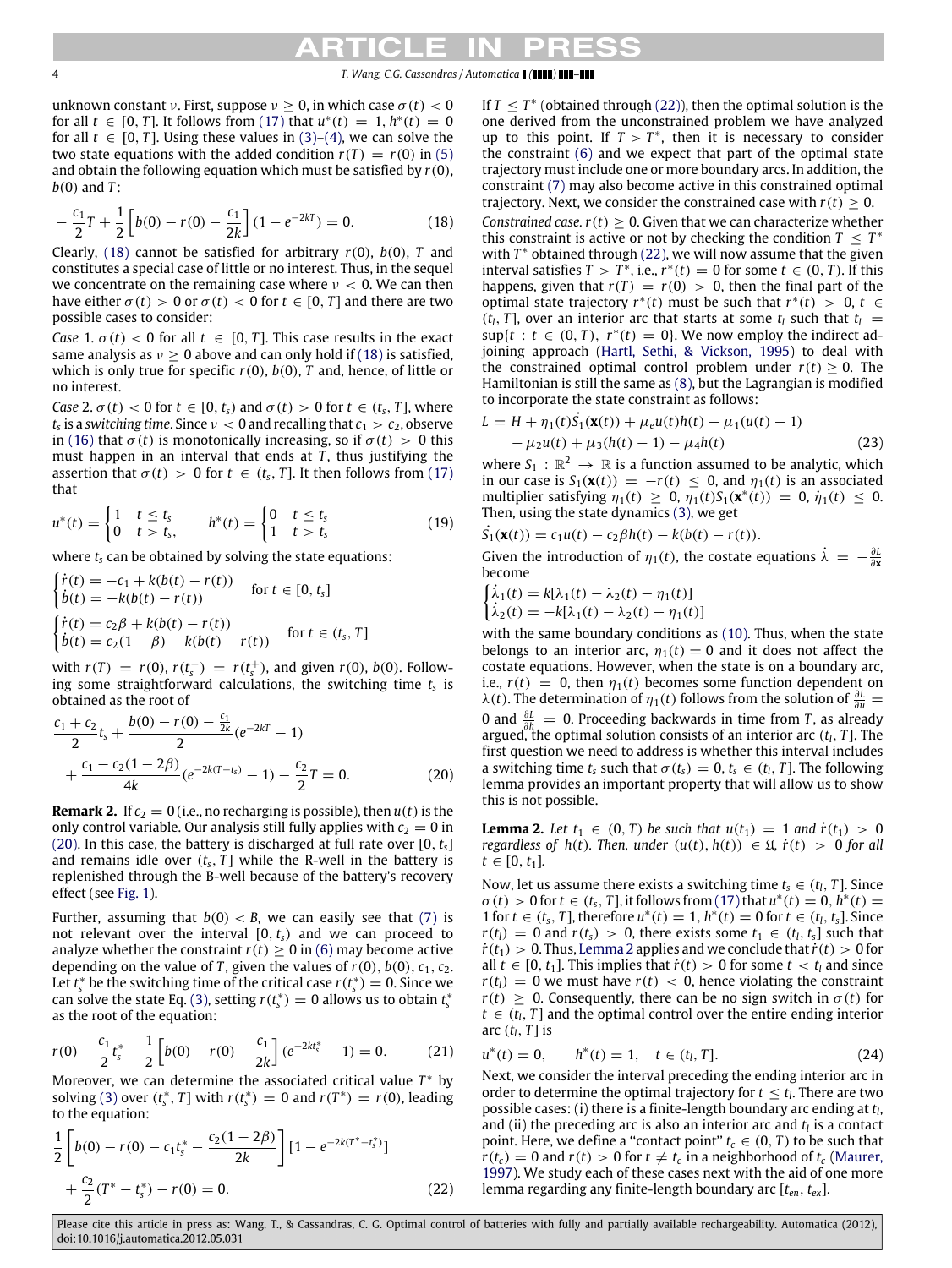### *T. Wang, C.G. Cassandras / Automatica ( ) –* 5

<span id="page-4-1"></span>**Lemma 3.** *If there exists a finite-length boundary arc*  $[t_{en}, t_{ex}]$ *,*  $t_{en}$  $t_{ex}$ *,*  $r(t) = 0$  *for all*  $t \in [t_{en}, t_{ex}]$ *, then* 

$$
0 < \frac{kb(t)}{c_1} < 1, \quad t \in (t_{en}, t_{ex}].
$$

*Case* 1. There exists a finite-length boundary arc [*tb*, *tl*] ending at *t*<sub>*l*</sub> with  $r(t_l) = 0$ . In this case,  $\dot{r}(t) = 0$ ,  $t \in (t_b, t_l)$ . It follows from [\(3\)](#page-2-11) and the constraint  $u(t)h(t) = 0$  that the control on this boundary arc is  $u_b(t) = \frac{kb(t)}{C_1}$  $\frac{b(t)}{c_1}$  and  $h_b(t) = 0$  for  $t \in (t_b, t_l)$ . Moreover, to satisfy the Pontryagin principle, the Hamiltonian  $H(\mathbf{x}, \lambda, u, h)$  must satisfy:

$$
H(\mathbf{x}^*, \lambda^*, u_b, 0) \le \min_{0 \le h \le 1} H(\mathbf{x}^*, \lambda^*, 0, h) \tag{25}
$$

$$
H(\mathbf{x}^*, \lambda^*, u_b, 0) \leq \min_{0 \leq u \leq \frac{k b(t)}{c_1}} H(\mathbf{x}^*, \lambda^*, u, 0).
$$
 (26)

In addition, to account for a possible costate discontinuity at  $t = t_l$ , the following condition must be satisfied [\(Bryson](#page-7-8) [&](#page-7-8) [Ho,](#page-7-8) [1975\)](#page-7-8):

$$
\lambda(t_l^-) = \lambda(t_l^+) + \pi \cdot \frac{\partial S_1}{\partial x}(t_l)
$$

where  $\pi = (\pi_1(t), \pi_2(t))^T \geq 0$  is a multiplier. In view of  $S_1(\mathbf{x}(t)) = -r(t)$  in our case,

$$
\lambda_1(t_l^-) = \lambda_1(t_l^+) - \pi_1, \qquad \lambda_2(t_l^-) = \lambda_2(t_l^+). \tag{27}
$$

Since  $\nu < 0$  and [\(11\)](#page-2-6) applies at  $t_l^+$ , we have  $\lambda_1(t_l^+) < 0$ ,  $\lambda_2(t_l^+) <$ 0, therefore,  $\lambda_1(t_l^-) < 0$ ,  $\lambda_2(t_l^-) < 0$ . Using this fact along with  $(8)$ in [\(25\)](#page-4-0) gives

$$
(-c_1\lambda_1(t_l^-) - 1) \cdot \frac{kb(t_l^-)}{c_1} \le c_2[\beta\lambda_1(t_l^-) + (1-\beta)\lambda_2(t_l^-)]
$$
  

$$
\le 0.
$$

The rightmost equality can only hold when  $c_2 = 0$ . Since, by [Lemma 3,](#page-4-1) 0  $< \frac{kb(t)}{C}$  $\frac{p(t)}{c_1}$  < 1 for all *t* on the boundary arc, it follows that

$$
- c_1 \lambda_1(t_l^-) - 1 \le c_2 [\beta \lambda_1(t_l^-) + (1 - \beta) \lambda_2(t_l^-)]. \tag{28}
$$

Furthermore, recall that  $\sigma(t) \geq 0$  applies to the ending interior arc, i.e.,  $\sigma(t_l^+) \geq 0$ , so that

$$
- c_1 \lambda_1(t_l^+) - 1 \ge c_2 [\beta \lambda_1(t_l^+) + (1 - \beta) \lambda_2(t_l^+)] \tag{29}
$$

which, combined with [\(27\)](#page-4-2) and the fact that  $\pi_1 \geq 0$ , gives

$$
-c_1\lambda_1(t_l^-) - 1 \ge c_2[\beta\lambda_1(t_l^-) + (1-\beta)\lambda_2(t_l^-)] \tag{30}
$$

which contradicts [\(28\)](#page-4-3) unless  $c_2 = 0$ . Consequently, this case is only feasible for the special case  $c_2 = 0$  (implying that there is no recharging capability.).

*Case* 2. *t<sup>l</sup>* is a contact point. In this case, the preceding arc is also an interior arc, say  $(t_k, t_l)$ . Therefore, recalling the constraint  $u(t)h(t) = 0$ , there are three possible cases regarding  $u^*(t_l^-), h^*(t_l^-): u^*(t_l^-) = 1, h^*(t_l^-) = 0$  or  $u^*(t_l^-) = 0, h^*(t_l^-) = 1$ or  $u^*(t_l^-) = h^*(t_l^-) = 0$ . However, given that  $t_l$  is a contact point and *r*(*t*) is continuous, we have  $\dot{r}(t_{\parallel}) \leq 0$ ,  $r(t_{\parallel}) = 0$ , and since  $b(t_l^-) > 0$  by [Lemma 1,](#page-2-13) it follows from [\(3\)](#page-2-11) that  $u(t_l^-) > 0$ , which excludes  $u^*(t_l^-) = 0$ . Therefore, the only feasible case is  $u^*(t_l^-) =$  $1, h^*(t_l^-) = 0$  and, in view of [\(24\),](#page-3-4)  $t_l$  is a switching point. Next, there are two cases regarding the existence of any additional control switch in  $(t_k, t_l)$ .

First, consider the case that there is no switch in  $(t_k, t_l)$ . Then, *u*<sup>∗</sup>(*t*) = 1, *h*<sup>∗</sup>(*t*) = 0 throughout *t* ∈ (*t<sub>k</sub>*, *t*<sub>*l*</sub>). If *t*<sub>*k*</sub> > 0 and since *r*( $t_k$ ) = 0, there must exist some  $t_1 \in [t_k, t_l)$  such that  $\dot{r}(t_1) > 0$ . Now [Lemma 2](#page-3-3) applies and rules out this case by the same argument

used above to exclude  $u^*(t) = 1$ ,  $h^*(t) = 0$  on the ending interior arc. Consequently,  $t_k = 0$ , which would make the optimal control:

$$
\begin{cases} u^*(t) = 0, & h^*(t) = 1 & t \in (t_l, T] \\ u^*(t) = 1, & h^*(t) = 0 & t \in [0, t_l]. \end{cases}
$$

This is identical to the critical case we identified in the unconstrained case requiring that  $T = T^*$  in [\(22\)](#page-3-2) and that  $t_l = t_s^*$ in [\(21\).](#page-3-5) Thus, it cannot be satisfied in general, since we assume that  $T > T^*$ , and this possibility is excluded.

<span id="page-4-0"></span>This leaves only the second possible case, i.e., that there exists a control switch in  $(t_k, t_l)$ , in addition to the one at  $t_l$ . Recalling that an interior arc starts at  $t_l$ , note that [\(29\)](#page-4-4) applies and allowing for a possible discontinuity of the costates at the contact point, [\(27\)](#page-4-2) still holds leading to [\(30\).](#page-4-5) On the other hand, since  $(t_k, t_l)$  is also an interior arc, the Hamiltonian is given by [\(8\)](#page-2-5) and, recalling that  $u^*(t_l^-) = 1$ , this implies that  $-c_1\lambda_1(t_l^-) - 1 \le c_2[\beta\lambda_1(t_l^-) + (1-\beta\lambda_2)$  $\beta\lambda_2(t_l^-)$ ]. Comparing this with [\(30\),](#page-4-5) we conclude that

<span id="page-4-9"></span>
$$
-c_1\lambda_1(t_l^-) - 1 = c_2[\beta\lambda_1(t_l^-) + (1-\beta)\lambda_2(t_l^-)].
$$
\n(31)

<span id="page-4-2"></span>It follows from [\(27\)](#page-4-2) and  $\pi_1 \geq 0$  that [\(29\)](#page-4-4) can only be satisfied as an equality with  $\pi_1 = 0$ , i.e., the costates  $\lambda_1(t)$ ,  $\lambda_2(t)$  are both continuous at  $t = t_l$  and, since  $(t_k, t_l)$  is an interior arc, [\(11\)](#page-2-6) continues to apply, hence [\(16\)](#page-2-9) also applies. Recalling that  $v < 0$ and  $c_1 > c_2$ , one can easily see in [\(16\)](#page-2-9) that  $\sigma(t)$  is monotonically increasing regardless of  $β$ . In view of [\(31\),](#page-4-6) this implies that  $\sigma(t)$  < 0 for  $t < t_l$  and there can be no further switch in  $(t_k, t_l)$ . Consequently, this possibility is excluded as well, leading to the conclusion that  $t_l$  cannot be a contact point in addition to the fact that it can also not be the end of a boundary arc with  $r(t) = 0$  over some interval with  $t \leq t_l$ .

<span id="page-4-3"></span>We can now conclude that an optimal trajectory always includes a terminal interior arc over  $(t_l, T]$  with  $u^*(t) = 0$ ,  $h^*(t) =$ 1 for all  $t \in (t_l, T]$  and  $r(t_l) = 0$ . However, there can be no boundary arc ending at  $t_l$  nor can  $t_l$  be a contact point. We can further show that there exists no boundary arc satisfying  $r(t) = 0$ over any segment of an optimal trajectory nor can there exist a contact point *anywhere* in [0, *T* ]. This is established in [Theorem 1](#page-4-7) with the aid of the following lemma and leads to the conclusion that the optimal trajectory when  $T > T^*$  includes an interval over which the control variables *chatter* until the terminal arc over  $(t_l, T]$  takes place. [Lemma 4](#page-4-8) is used to extend the argument made under Case 1 above to exclude finite-length boundary arcs, while the argument for excluding contact points is the same as the one in Case 2 above.

<span id="page-4-8"></span><span id="page-4-5"></span><span id="page-4-4"></span>**Lemma 4.** Let  $[\tau, T)$ ,  $\tau \geq 0$ , be an interval over which an optimal *trajectory contains no finite-length boundary arc. Then,*

$$
\lambda_1(t) < \lambda_2(t) < 0 \quad \text{for all } t \in [\tau, T).
$$

*Moreover,*  $\lambda_1(t)$  *is monotonically decreasing and*  $\lambda_2(t)$  *is monotonically increasing for all t*  $\in$  [ $\tau$ , *T*].

<span id="page-4-7"></span>**Theorem 1.** *Suppose*  $T > T^*$ *, i.e., the constraint*  $r(t) \ge 0$  *is active on the optimal trajectory. There exists no finite-length boundary arc nor any contact point on the optimal trajectory when*  $c_2 > 0$ *.* 

**Proof.** We first prove there can be *no finite-length boundary arc*. Assuming there exists at least one finite-length boundary arc in the optimal trajectory, we consider the last one, i.e.,  $r(t) = 0$  for  $t \in$  $[t_{en}, t_{ex}]$ ,  $t_{en} < t_{ex}$ , and there exists no finite-length boundary arc in  $(t_{ex}, T]$ . Under these conditions, [Lemma 4](#page-4-8) applies over  $(t_{ex}, T)$ , i.e.,

<span id="page-4-10"></span>
$$
\lambda_1(t) < \lambda_2(t) < 0, \quad t \in (t_{\text{ex}}, T). \tag{32}
$$

Now if the boundary arc [*ten*, *tex*] is part of the optimal trajectory, then the Hamiltonian  $H(x, \lambda, u, h)$  must satisfy [\(25\)](#page-4-0) and [\(26\).](#page-4-9)

<span id="page-4-6"></span>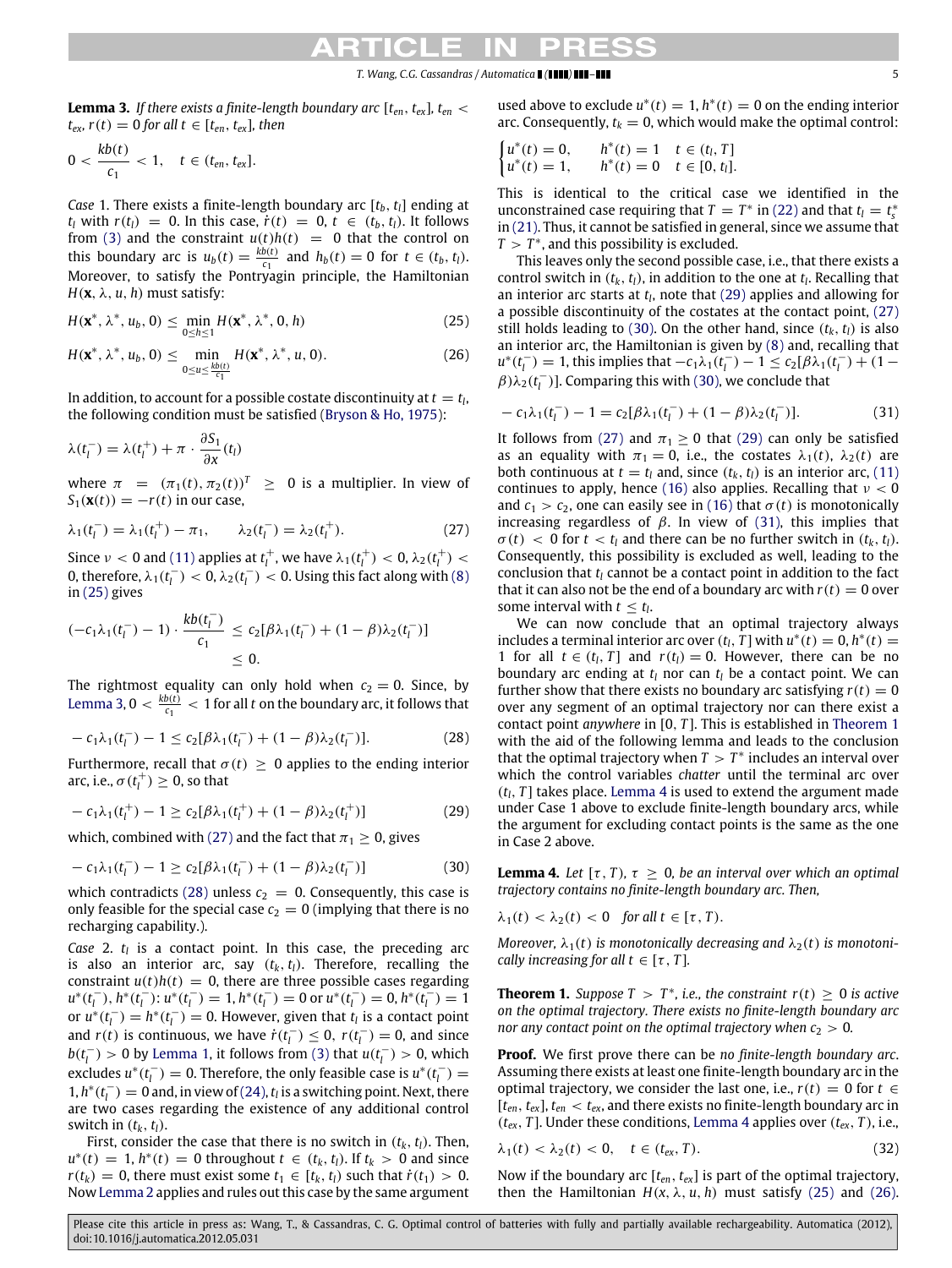## EK CH

### 6 *T. Wang, C.G. Cassandras / Automatica ( ) –*

Thus,  $(25)$  at  $t_{ex}^-$  implies that

$$
\min_{0 \le h \le 1} c_2 [\beta \lambda_1(t_{\text{ex}}^-) + (1 - \beta) \lambda_2(t_{\text{ex}}^-)] h(t_{\text{ex}}^-)
$$
\n
$$
\ge (-c_1 \lambda_1(t_{\text{ex}}^-) - 1) \cdot \frac{k b(t_{\text{ex}}^-)}{c_1}.
$$
\n(33)

Accounting for possible discontinuities in  $\lambda_1(t)$ ,  $\lambda_2(t)$  at  $t = t_{ex}$ , it follows from [\(27\)](#page-4-2) and [\(32\)](#page-4-10) that  $\lambda_2(t_{ex}^-) = \lambda_2(t_{ex}^+) < 0$  and [\(33\)](#page-5-0) becomes:

$$
\begin{aligned} &(-c_1\lambda_1(t_{\text{ex}}^-) - 1) \cdot \frac{kb(t_{\text{ex}}^-)}{c_1} \\ &\le c_2[\beta\lambda_1(t_{\text{ex}}^-) + (1-\beta)\lambda_2(t_{\text{ex}}^-)] < 0. \end{aligned}
$$

Moreover, since, by [Lemma 3,](#page-4-1) on the boundary arc we have  $0 <$  $\frac{kb(t_{ex})}{c_1}$  < 1, we get

$$
-c_1\lambda_1(t_{ex}^-) - 1 < c_2[\beta\lambda_1(t_{ex}^-) + (1-\beta)\lambda_2(t_{ex}^-)].
$$
\n(34)

In the interior arc  $(t_{ex}, T]$ , in view of [\(8\)](#page-2-5) and [\(32\),](#page-4-10)  $h^*(t) = 1$ and the possibility of  $u^*(t) = h^*(t) = 0$  can be excluded. Further, there is no finite-length boundary arc in  $(t_{ex}, T]$ . We can thus set  $h(t) = 1 - u(t)$  for  $t \in (t_{ex}, T]$  and use the switching function  $\sigma(t) = -c_1\lambda_1(t) - 1 - c_2\lambda_2(t)$ . This implies that the optimal control for  $t \in (t_{ex}, T]$  is either  $u^*(t) = 1$ ,  $h^*(t) = 0$  or  $u^*(t) = 0$  $0, h^*(t) = 1$ . Since  $r(t_{ex}) = 0$  and the last boundary arc ends at  $t_{ex}$ , then  $\dot{r}(t_{ex}^+) \geq 0$ , which, from [\(3\),](#page-2-11) requires  $u^*(t_{ex}^+) \leq \frac{kb(t_{ex})}{c_1} < 1$ . Therefore,  $u^*(t_{ex}^+) = 0$ ,  $h^*(t_{ex}^+) = 1$ , which results in

$$
\sigma(t_{\text{ex}}^+) = -c_1 \lambda_1(t_{\text{ex}}^+) - 1 - c_2[\beta \lambda_1(t_{\text{ex}}^+) + (1 - \beta) \lambda_2(t_{\text{ex}}^+) ] \geq 0.
$$

Using [\(27\)](#page-4-2) and the inequality above, we get:

$$
- c_1 \lambda_1(t_{ex}^-) - 1 - c_2[\beta \lambda_1(t_{ex}^-) + (1 - \beta) \lambda_2(t_{ex}^-)]
$$
  
=  $-c_1 \lambda_1(t_{ex}^+) + c_1 \pi_1 - 1 - c_2[\beta \lambda_1(t_{ex}^+) + (1 - \beta) \lambda_2(t_{ex}^+)]$   
+  $c_2 \beta \pi_1 \ge 0$  (35)

which implies that

$$
-c_1\lambda_1(t_{ex}^-) - 1 \ge c_2[\beta\lambda_1(t_{ex}^-) + (1-\beta)\lambda_2(t_{ex}^-)]
$$

contradicting [\(34\).](#page-5-1) Consequently, there is no finite-length boundary arc in the optimal trajectory for the constrained optimal control problem. We now show that there can be *no contact point*. We have already shown that there exists a terminal interior arc that starts at *t<sup>l</sup>* . Since there can be no finite-length boundary interval, *t<sup>l</sup>* could only be a contact point. However, this possibility was also excluded in our analysis of the constrained case  $r(t) > 0$  considered earlier. The same argument can be used for any other possible contact point *t<sup>c</sup>* , since it must be preceded and followed by an interior arc and since [Lemma 4](#page-4-8) applies over [0, *T* ) precluding any control switch other than the one at  $t_l$ .  $\Box$ 

In practice, chattering is clearly undesirable and it prevents us from keeping track of the optimal state trajectory *b* ∗ (*t*) and, therefore, the evaluation of at least the start time of the final interior arc during which the battery is charging. The obvious way to avoid chattering is to select an interval length *T* such that  $T \leq T^*$ , specified through [\(22\),](#page-3-2) if the problem setting allows it, e.g., if one wishes to control the long-term behavior of the battery over periods whose length is *T*. To summarize, the optimal control solution for the general case with  $c_2 > 0$  is described by

$$
\begin{cases}\nu^*(t) = 1, & h^*(t) = 0, \quad t \in [0, t_j) \\
u^*(t) = u_{ch}, h^*(t) = h_{ch}, & t \in [t_j, t_l] \\
u^*(t) = 0, & h^*(t) = 1, \quad t \in (t_l, T]\n\end{cases}
$$
\n(36)

where *uch* and *hch* are unspecified values corresponding to the chattering interval  $[t_j, t_l]$ . The final step is to determine the two critical times *t<sup>j</sup>* and *t<sup>l</sup>* . The former is analytically obtained by simply solving the state Eq.  $(3)-(4)$  $(3)-(4)$  with given initial conditions  $r(0)$ ,  $b(0)$ and  $u(t) = 1$ ,  $h(t) = 0$  for  $t \in [0, t_i)$  with  $r(t_i) = 0$ . This results in the equation

<span id="page-5-0"></span>
$$
r(0) - \frac{c_1}{2}t_j - \frac{1}{2}\left[b(0) - r(0) - \frac{c_1}{2k}\right](e^{-2kt_j} - 1) = 0 \tag{37}
$$

which can be solved for *t<sup>j</sup>* . On the other hand, determining *t<sup>l</sup>* by a similar approach is not possible. This is because chattering prevents us from keeping track of  $b(t)$  over  $[t_i, t_l]$ , hence  $b(t_l)$  is unknown. Thus, we cannot fully solve  $(3)-(4)$  $(3)-(4)$  to determine  $t_l$  such that  $r(t_l) = 0$  knowing only that  $r(T) = r(0)$ , but not  $b(T)$ . What we can make use of, however, is the fact that  $t_l$  is such that  $\dot{r}(t_l) > 0$ while  $\dot{r}(t_l^-) \leq 0$ . The optimal solution can still be obtained by numerical techniques.

<span id="page-5-3"></span><span id="page-5-1"></span>**Remark 3.** In the special case  $c_2 = 0$ , we have  $u^*(t) = \frac{kb(t)}{ct}$  $\frac{p(t)}{c_1}$  for the optimal solution on the boundary, while  $h(t)$  is irrelevant since it only affects the system through  $c_2h(t)$  in [\(4\).](#page-2-12)

*Constrained case.*  $0 < r(t) < B$ ,  $0 < b(t) < B$ . We begin by observing that in the special case  $c_2 = 0$ , [\(3\)–](#page-2-11)[\(4\)](#page-2-12) imply  $r(t) < B$ ,  $b(t) <$ *B*,  $t \in [0, T]$  regardless of the control. Thus, we consider only  $c_2 > 0$ . Moreover, according to [Remark 1,](#page-2-14) the constraints  $b(t) \leq B$ and  $r(t) \leq B$  cannot be active simultaneously in the optimal solution. We now allow all constraints  $0 < r(t) < B$ ,  $0 < b(t) < B$  to become active on an optimal trajectory. The analysis is similar to the unconstrained case and the constrained case with only  $r(t) \geq 0$ active, and the only difference arises if in the terminal interior arc (where  $r(t)$  and  $b(t)$  are increasing) the constraint  $b(t) - B \leq 0$  $(r(t) - B \le 0)$  becomes active. If this happens, then the Hamiltonian is minimized by  $h^*(t) = \frac{k(B-r(t))}{c_2(1-\beta)} (h^*(t)) = \frac{k(B-b(t))}{c_2\beta}$  $\frac{\partial^2 D(t)}{\partial x^2}$ ) rather than  $h^*(t) = 1$ . Thus, omitting derivation details, we can determine the full solution to the case with all the state constraints active as:

$$
u^*(t) = 1, \quad h^*(t) = 0, \qquad t \in [0, t_j)
$$

$$
u^*(t) = u_{ch}, h^*(t) = h_{ch}
$$
  
\n
$$
u^*(t) = 0, \quad h^*(t) = 1.
$$
  
\n
$$
t \in (t_i, t_i)
$$
  
\n
$$
t \in (t_i, t_i)
$$

$$
\begin{cases}\nu^*(t) = 0, & h^*(t) = 1, \\
u^*(t) = 0, & h^*(t) = \frac{k(B - r(t))}{c_2(1 - \beta)} \left(\frac{k(B - b(t))}{c_2 \beta}\right), & t \in [t_l, T]\n\end{cases}
$$

<span id="page-5-2"></span>
$$
u^*(t) = 0, \quad h^*(t) = \frac{k(B - r(t))}{c_2(1 - \beta)} \left( \frac{k(B - b(t))}{c_2 \beta} \right), \quad t \in [t_l, T].
$$
\n(38)

An example where all constraints become active at some points over [0,  $\hat{T}$ ] is shown in [Fig. 2.](#page-6-1) The optimal objective is  $q_T^*$  = 8.8243. The solution was obtained using the generic numerical solver *Tomlab/PROPT* [\(Tomlab Optimization](#page-8-21) [Inc.\)](#page-8-21) and it can be seen to be consistent with [\(38\).](#page-5-2) Finally, we need to point out that once chattering occurs, we lose track of the value of *b*(*t*), which prevents us from analytically obtaining  $t_k$ ,  $t_l$ . As already mentioned, the obvious way to avoid chattering is to select an interval length *T* such that  $T \leq T^*$ , specified through [\(22\).](#page-3-2)

**Remark 4.** From an implementation standpoint, the optimal control switching structure in [\(19\)](#page-3-6) or [\(38\)](#page-5-2) is very simple. However, determining the exact value of switching times such as *t<sup>s</sup>* in [\(20\)](#page-3-1) requires knowledge of the battery characteristics expressed through  $c_1$ ,  $c_2$ ,  $\beta$  and  $k$ . Measuring these values may not be an easy task and involves a model identification process which represents a research effort parallel to the one of optimal discharging and recharging control. Alternatively, knowing the optimal control structure one may empirically obtain the optimal value of *t<sup>s</sup>* (or other switching times) by using a known type of battery so that this value applies to all batteries of this type characterized by parameters  $c_1$ ,  $c_2$ ,  $\beta$  and  $k$ ; this can be done without any explicit knowledge of the parameter values.

*Solution with*  $u(t)h(t) = 0$  *relaxed*. When the constraint  $u(t)$  $h(t) = 0$  is relaxed, the Hamiltonian in [\(8\)](#page-2-5) is unaffected, but the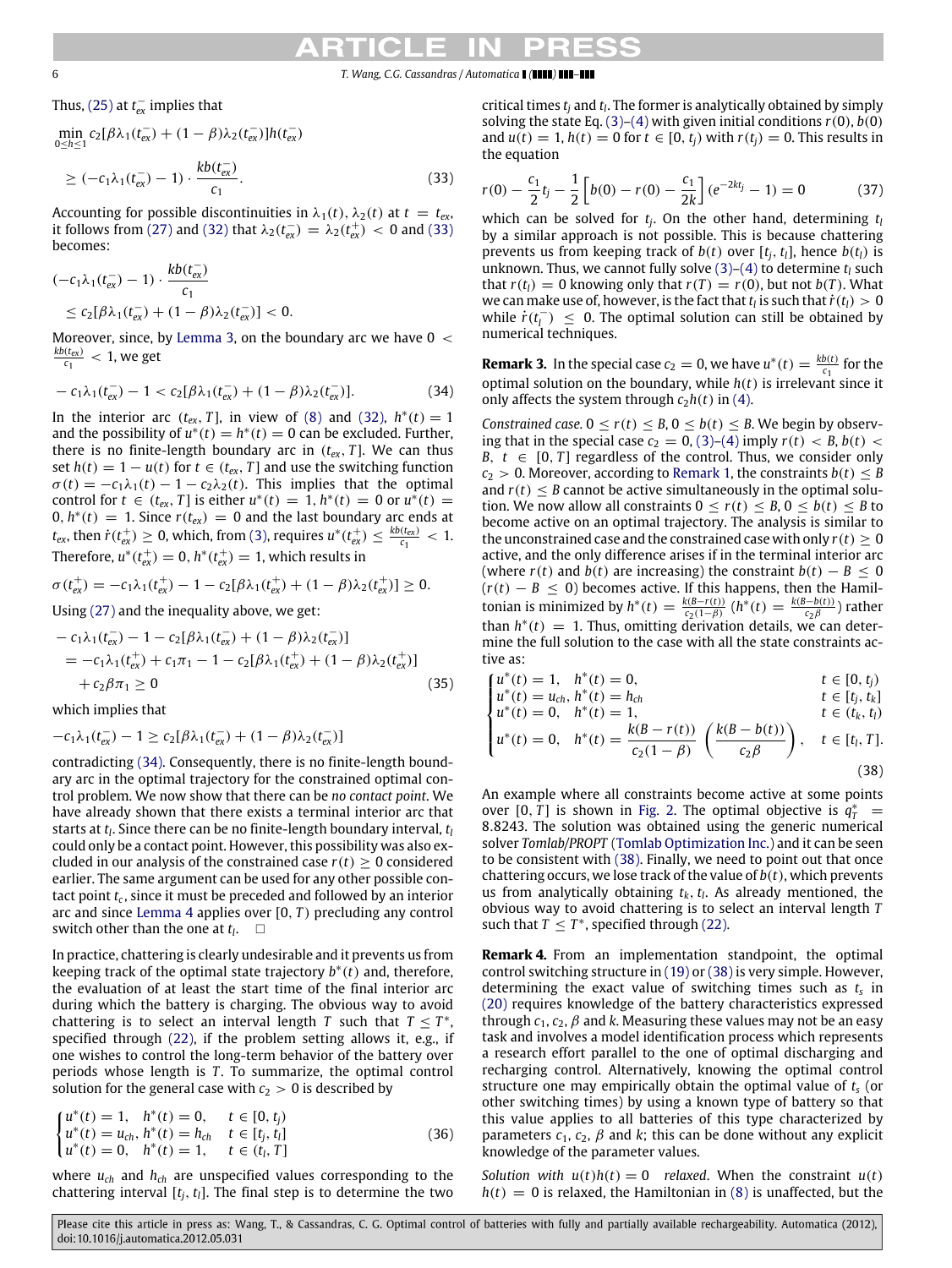*T. Wang, C.G. Cassandras / Automatica ( ) –* 7

<span id="page-6-1"></span>

**Fig. 2.** Optimal solution under  $r(0) = 100$ ,  $b(0) = 120$ ,  $c_1 = 30$ ,  $c_2 = 10$ ,  $k = 0.05$ ,  $\beta = 0$ ,  $T = 40$ , and  $B = 150$  with the constraints  $r(t) \ge 0$  and  $b(t) \le B$ .

Lagrangian no longer includes the term  $\mu_e u(t)h(t)$ . In addition, the admissible control set becomes  $\mathfrak{U}' = \{ (u, h) \in \mathbb{R}^2 : 0 \le u(t) \le$  $1, 0 \leq h(t) \leq 1$ . The approach is exactly the same as before and the solution can be categorized for each of the four cases: (i) unconstrained, (ii) constrained case with  $r(t) \geq 0$ , (iii) constrained case with  $b(t) \leq B(r(t) \leq B)$ , and (iv) constrained case with  $0 \le r(t) \le B$ ,  $0 \le b(t) \le B$ . In the unconstrained case, the analysis is exactly the same. In the constrained cases, the only difference arises when the state constraints are active, where it is no longer required that one of  $u(t)$  and  $h(t)$  be zero. The analysis is again the same and we omit details to give directly the optimal solution as follows:

$$
\begin{cases}\nu^*(t) = 1, & h^*(t) = 1, \quad t \in [0, t_j) \\
u^*(t) = \frac{kb(t) + c_2\beta}{c_1}, & h^*(t) = 1 \quad t \in [t_j, t_k] \\
u^*(t) = 0, & h^*(t) = 1, \quad t \in (t_k, t_l) \\
u^*(t) = 0, & h^*(t) = \frac{k(B - r(t))}{c_2(1 - \beta)} \left(\frac{k(B - b(t))}{c_2\beta}\right), \\
t \in [t_l, T].\n\end{cases}
$$

Since there is no chattering now,  $t_i$ ,  $t_k$ ,  $t_l$  can be determined numerically.

### <span id="page-6-0"></span>**4. Output maximization with partial rechargeability**

In this section, we extend our analysis to cases where rechargeability is not always available; in particular, we consider cases where a battery may be recharged only over a given interval  $[a_1, a_2] \subset [0, T]$ . This arises, for instance, in cases where a device employs a solar cell and recharging is possible only during daylight or known intervals with expected light availability; similarly, electric cars may only be recharged during intervals where it is known that they are not needed for transportation. In general,  $[0, T]$  can be partitioned into alternating availability and unavailability intervals. We will limit ourselves here to three such intervals; it will be clear that a generalization is conceptually straightforward. The problem we consider is formulated as follows:

$$
\min_{(u(t),h(t))\in\mathfrak{U}} -q_T = -\int_0^T u(t)dt\tag{39}
$$

$$
\dot{r}(t) = -c_1 u(t) + c_2 \beta h(t) + k(b(t) - r(t))
$$
\n(40)

<span id="page-6-3"></span>

<span id="page-6-6"></span>**Fig. 3.** Solution structure in partial rechargeability problem.

$$
\dot{b}(t) = c_2(1 - \beta)h(t) - k(b(t) - r(t))
$$
\n(41)

$$
r(T) = r(0) \tag{42}
$$

 $0 \le r(t) \le B$ ,  $0 \le b(t) \le B$ ,  $t \in [0, T]$  (43) where  $\mathfrak{U} = \{ (u, h) \in \mathbb{R}^2 : 0 \le u(t) \le 1, u(t)h(t) = 0, t \in [0, T],$ 0 ≤ *h*(*t*) ≤ 1, *t* ∈ [*a*<sub>1</sub>, *a*<sub>2</sub>], *h*(*t*) = 0, *t* ∈ [0, *a*<sub>1</sub>) ∪ (*a*<sub>2</sub>, *T*]} and  $c_1 > c_2$ .

Compared to the fully available rechargeability case in  $(1)$ – $(7)$ , the only difference here is in the admissible control set. To solve it, we proceed by decomposing it into three subproblems:

<span id="page-6-2"></span>
$$
\min_{(u(t), h(t)) \in \mathfrak{U}_i} -q_i = -\int_{a_{i-1}}^{a_i} u(t)dt
$$
\n
$$
\dot{r}(t) = -c_1 u(t) + c_2 \beta h(t) + k(b(t) - r(t))
$$
\n
$$
\dot{b}(t) = c_2 (1 - \beta) h(t) - k(b(t) - r(t))
$$
\n
$$
r(a_i) = \overline{r}_i
$$
\n
$$
0 \le r(t) \le B, \quad 0 \le b(t) \le B, \quad t \in [a_{i-1}, a_i]
$$
\n
$$
i = 1, 2, 3
$$
\nwhere  $\mathfrak{U}_i = \mathfrak{U}_i - \mathfrak{U}_i$ ,  $b \in \mathbb{R}^2 : 0 \le u(t) \le 1, h(t) = 0$ , and

where  $\mathfrak{U}_1 = \mathfrak{U}_3 = \{ (u, h) \in \mathbb{R}^2 \}$ : 0 ≤ *u*(*t*) ≤ 1, *h*(*t*) = 0} and  $\mathfrak{U}_2 = \{ (u, h) \in \mathbb{R}^2 : 0 \le u(t) \le 1, 0 \le h(t) \le 1, u(t)h(t) = 0 \};$  $a_0 = 0$ ,  $a_3 = T$  and  $\bar{r}_3 = r(T) = r(0)$ . If  $\bar{r}_1$ ,  $\bar{r}_2$  are assumed known, [t](#page-1-3)hen each subproblem is equivalent to our original problem [\(1\)–](#page-1-3) [\(7\)](#page-1-3) while cases  $i = 1$  and 3 correspond to the simpler special case with  $c_2 = 0$  which we discussed in [Remarks 2](#page-3-7) and [3.](#page-5-3) Therefore, the solution boils down to the determination of  $\bar{r}_1$ ,  $\bar{r}_2$ . To avoid the complication brought about by chattering, we will consider the case where the constraint  $r(t) > 0$  never becomes active. It will become clear that the possibility of chattering does not change the essence of the solutions obtained.

Based on the solution to problem  $(1)-(7)$  that we have obtained, the optimal solution structure corresponding to each subproblem [\(44\)](#page-6-2) is known. In particular, for subproblem 1 and 3, [Remark 2](#page-3-7) applies to [\(19\),](#page-3-6) i.e., for *t* ∈  $[a_{i-1}, a_i)$ , *i* = 1, 3

$$
u^*(t) = \begin{cases} 1 & t \in [a_{i-1}, s_i] \\ 0 & t \in [s_i, a_i), \end{cases} \qquad h^*(t) = 0
$$

where *s<sup>i</sup>* are the switching times. For subproblem 2, the optimal controls are given by [\(19\)](#page-3-6) with some switching time  $s_2 \in [a_1, a_2)$ . [Fig. 3](#page-6-3) illustrates this optimal solution structure for the problem. Therefore, the objective function in [\(39\)](#page-6-4) can be written as

<span id="page-6-8"></span>
$$
J(s_1, s_2, s_3) \equiv \sum_{i=1}^3 \int_{a_{i-1}}^{a_i} u(t)dt = \sum_{i=1}^3 s_i - a_1 - a_2 \tag{45}
$$

since  $u^*(t) = 0$  in the intervals  $[s_1, a_1)$ ,  $[s_2, a_2)$ , and  $[s_3, T)$ . It follows that the determination of  $\bar{r}_1$ ,  $\bar{r}_2$  can be replaced by the determination of the optimal switching times  $s_1$ ,  $s_2$ ,  $s_3$ . Using [\(19\)](#page-3-6) as the optimal solution in the state Eqs. [\(40\)](#page-6-5) and [\(41\)](#page-6-6) and solving these equations over an interval  $[t_0, t_f]$  gives:

<span id="page-6-7"></span><span id="page-6-5"></span><span id="page-6-4"></span>
$$
r(t_f) = \frac{c_2}{2}(t_f - t_s) - \frac{b(t_0) - r(t_0) - \frac{c_1}{2k}}{2}(e^{-2k(t_f - t_0)} - 1) + r(t_0) - \frac{c_1}{2}(t_s - t_0) - \frac{c_1 - c_2(1 - 2\beta)}{4k}(e^{-2k(t_f - t_s)} - 1)
$$
(46)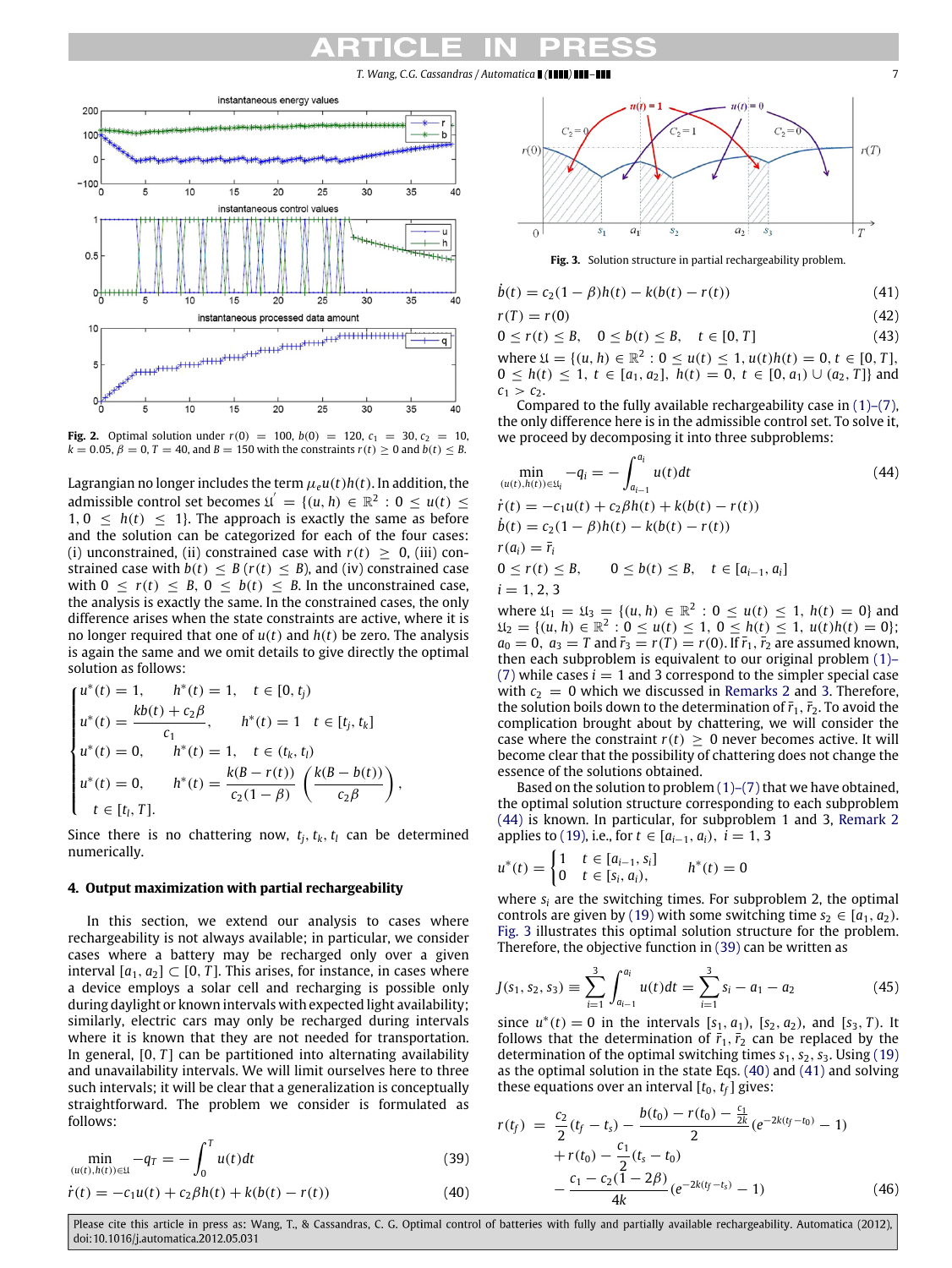8 *T. Wang, C.G. Cassandras / Automatica ( ) –*

$$
b(t_f) = \frac{c_2}{2}(t_f - t_s) + \frac{b(t_0) - r(t_0) - \frac{c_1}{2k}}{2}(e^{-2k(t_f - t_0)} - 1) + b(t_0) - \frac{c_1}{2}(t_s - t_0) + \frac{c_1 - c_2(1 - 2\beta)}{4k}(e^{-2k(t_f - t_s)} - 1)
$$
(47)

where setting  $c_2 = 0$  recovers the cases corresponding to subproblems 1 and 3 as already discussed and *t<sup>s</sup>* is the control switching time in  $[t_0, t_f]$ . Thus, over  $[0, a_1)$ ,  $(46)$ – $(47)$  apply with  $t_0 = 0$ ,  $t_f = a_1, t_s = s_1$ , and  $c_2 = 0$  and yield  $r(a_1)$ ,  $b(a_1)$  as a function of  $s_1$  and the known initial conditions  $r(0)$ ,  $b(0)$ . Similarly, over  $[a_1, a_2)$ , [\(46\)–](#page-6-7)[\(47\)](#page-7-9) apply with  $t_0 = a_1$ ,  $t_f = a_2$ ,  $t_s = s_2$  and yield  $r(a_2)$ ,  $b(a_2)$  as a function of  $s_2$  and  $r(a_1)$ ,  $b(a_1)$ . Finally, over [ $a_2$ , *T*),  $(46)-(47)$  $(46)-(47)$  apply with  $t_0 = a_2, t_f = T, t_s = s_3$ , and  $c_2 = 0$  and yield  $r(T) = r(0)$  and  $b(T)$  as a function of  $s_3$  and  $r(a_2)$ ,  $b(a_2)$ . Focusing on  $r(T)$  we can combine all these equations and chain them together to obtain a relationship that the switching times *s<sup>i</sup>* ,  $i = 1, 2, 3$ , must satisfy:

$$
h(s_1, s_2, s_3) = -\frac{b(0) - r(0)}{2} - \frac{c_2}{2}(a_2 - s_2)
$$
  
+  $\frac{c_1}{2}(s_1 + s_2 - a_1 + s_3 - a_2) + \frac{c_2(1 - 2\beta)}{4k}$   
×  $[e^{-2k(T - a_2)} - e^{-2k(T - s_2)}]$   
+  $\frac{1}{2} [b(0) - r(0) - \frac{c_1}{2k}] e^{-2kT}$   
+  $\frac{c_1}{4k} [e^{-2k(T - s_1)} - e^{-2k(T - a_1)} + e^{-2k(T - s_2)} - e^{-2k(T - a_2)} + e^{-2k(T - s_3)}]$  (48)

where  $r(0)$ ,  $b(0)$  are known. In addition, the variables  $s_i$  satisfy:

$$
0 \le s_1 \le a_1, \qquad a_1 \le s_2 \le a_2, \qquad a_2 \le s_3 \le T. \tag{49}
$$

We can now see that problem [\(39\)–\(43\)](#page-6-4) reduces to the minimization of  $-J(s_1, s_2, s_3)$  in [\(45\)](#page-6-8) subject to the constraints above, i.e.,

$$
\min_{s_i} -J(s_1, s_2, s_3) = -\sum_{i=1}^3 s_i + a_1 + a_2
$$
  
s.t. (48) and (49). (50)

To solve this nonlinear optimization problem, the Kuhn–Tucker conditions help us narrow the optimal solution down to the cases where (i)  $s_1^* \in (0, a_1), s_2^* = a_1, s_3^* = a_2$  and (ii)  $s_1^* = a_1$ , with *s* ∗ 2 , *s* ∗ 3 limited to six other possible cases. We omit the derivation details, which can be found in [Wang](#page-8-18) [and](#page-8-18) [Cassandras](#page-8-18) [\(2011\)](#page-8-18). To summarize, this procedure allows us to obtain the optimal solution (*s* ∗ 1 , *s* ∗ 2 , *s* ∗ 3 ) from which the optimal control of the original problem is fully specified. [Fig. 4](#page-7-12) shows an example of an optimal solution with  $s_1^* \in (0, a_1)$ ,  $s_2^* = a_1$ ,  $s_3^* = a_2$  and the associated parameter settings. In this case, following the solution procedure above we obtain  $s_1^* = 5.473$ ,  $s_2^* = 10$ , and  $s_3^* = 30$ , shown as blue lines in the figure. Thus, the battery is initially discharged at its maximal rate until  $t = 5.473$ , and then idles until  $t = a_1 = 10$ . Since this is also the optimal switching time to recharge, the battery is fully recharged until  $t = a_2 = 30$  and then idles for the remainder of [0, *T*]. The period over which the battery is recharging is identified by two red lines.

#### <span id="page-7-7"></span>**5. Conclusions and future work**

We have used a Kinetic Battery Model (KBM) to study the problem of optimally controlling how to discharge and recharge a non-ideal battery so as to maximize the work it can perform over a given time period [0, *T* ] and still maintain a desired final energy level. Under the assumption that the battery can be recharged at

<span id="page-7-12"></span><span id="page-7-9"></span>

**Fig. 4.** Optimal solution of partial rechargeability problem with  $r(0) = b(0) =$ 300,  $c_1 = 30$ ,  $c_2 = 10$ ,  $k = 0.05$ ,  $\beta = 0$ ,  $a_1 = 10$ ,  $a_2 = 30$  and  $T = 40$ .

any time in  $[0, T]$ , the solution to this problem is shown to be of bang–bang type with the battery always in recharging mode during the last part of the interval. When  $T > T^*$ , where  $T^*$  is some critical value we can explicitly determine, the optimal policy was shown to include chattering, unless we relax the constraint that recharging is only possible when discharging is inactive. When rechargeability is only feasible at certain intervals within [0, *T* ], we have studied a three-interval optimal control problem and shown that it can be transformed into a nonlinear optimization problem we can explicitly solve.

<span id="page-7-11"></span><span id="page-7-10"></span>This line of research opens up a number of questions and open problems. First of all, finding a good modeling framework for non-ideal batteries remains a challenge. Although the KBM is an attractive model, alternatives to it have also been proposed, and it is fair to ask whether our optimal control analysis applies to such models. To address this issue, we have used the model proposed in [Zhang](#page-8-13) [and](#page-8-13) [Shi](#page-8-13) [\(2009\)](#page-8-13) and compared the optimal control policy we have derived in [\(19\)](#page-3-6) to various alternatives. We have found that [\(19\)](#page-3-6) outperforms these alternatives for a number of examples, but a rigorous analysis is still lacking. Future work involves extending the partial rechargeability case in Section [4](#page-6-0) to settings where the recharge-feasible intervals are stochastic in nature (e.g., for solar recharging). Finally, we are exploring systems (e.g., wireless networks) whose components are battery-based and we can control their local discharging and recharging patterns with the goal of optimizing some system-wide objective.

#### **References**

- <span id="page-7-3"></span>Barbarisi, O., Vasca, F., & Glielmo, L. (2006). State of charge kalman filter estimator for automotive batteries. *Control Engineering Practice*, *14*, 267–275.
- <span id="page-7-5"></span>Beeby, S. P., Torah, R. N., Tudor, M. J., Glynne-Jones, P., O'Donnell, T., Saha, C. R., & Roy, S. (2007). A micro electromagnetic generator for vibration energy harvesting. *Journal of Micromechanics and Microengineering*, *17*, 1257–1265.
- <span id="page-7-8"></span>Bryson, A. E., & Ho, Y. (1975). *Applied optimal control*. Washington, DC: Hemisphere Publ. Corp.
- <span id="page-7-4"></span>Chandy, K.M., Low, S.H., Topcu, U., & Xu, H. (2010). A simple optimal power flow model with energy storage. In *49th IEEE conf. on decision and control* (pp. 1051–1057). Atlanta, GA.
- <span id="page-7-2"></span>Chaturvedi, N. A., Klein, R., Christensen, J., Ahmed, J., & Kojic, A. (2010). Algorithms for advanced battery-management systems. *IEEE Control Systems*, 49–68.
- <span id="page-7-0"></span>Chiasserini, C. F., & Rao, R. (2001). Energy efficient battery management. *IEEE Journal on Selected Areas in Communications*, *19*(7), 1235–1245.
- <span id="page-7-1"></span>Doyle, M., & Newman, J. S. (1997). Analysis of capacity-rate data for lithium batteries using simplified models of the discharge process. *Journal of Applied Electrochemistry*, *27*(7), 846–856.
- <span id="page-7-6"></span>Foster, J.M., & Caramanis, M.C. (2010). Energy reserves and clearing in stochastic power markets: the case of plug-in-hybrid electric vehicle battery charging. In *49th IEEE conference on decision and control*. Atlanta.